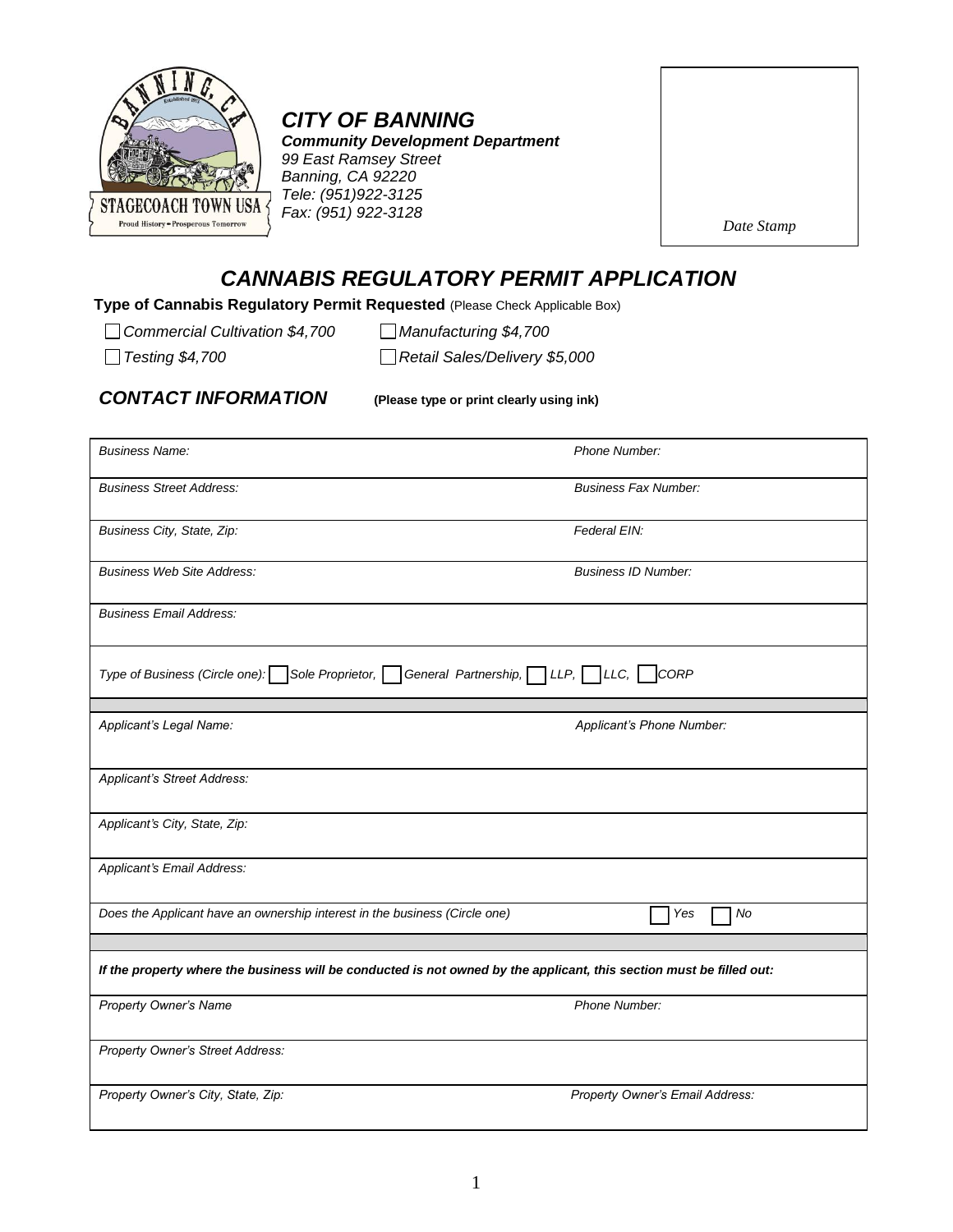#### *PROPOSED BUSINESS DESCRIPTION* (Provide the following information

regarding the proposed cannabis business and the proposed location for the cannabis business)

| <b>Proposed Street Address:</b>             |                                                                                     |                                            |
|---------------------------------------------|-------------------------------------------------------------------------------------|--------------------------------------------|
| City, State, Zip:                           |                                                                                     |                                            |
| Proposed Location Assessor's Parcel Number: |                                                                                     | Building Size (Square Feet of Floor Area): |
| Telephone Number (if any):                  |                                                                                     |                                            |
|                                             | Description of Cannabis Activity to be conducted on the premises: (may be attached) |                                            |
|                                             |                                                                                     |                                            |
|                                             |                                                                                     |                                            |
|                                             |                                                                                     |                                            |
| <b>Number of Parking Spaces</b><br>Required | <b>Number of Parking Spaces</b><br>Provided                                         | Number of Accessible Spaces:               |
| Number of Employees:                        |                                                                                     | Hours of Operation:                        |
|                                             |                                                                                     |                                            |
|                                             |                                                                                     |                                            |
| On-Call Manager Email Address:              |                                                                                     | On-Call Manager Cell Phone Number:         |
| Name of, 24 Hour On-Call Manager:           |                                                                                     | On-Call Manager Work Phone Number:         |

### *APPLICANT'S CERTIFICATION*

*I hereby certify, under penalty of perjury, that the information contained within and submitted with the application is complete, true and accurate. I understand that a misrepresentation of fact, whether intentional or not, is cause for rejection of this application, denial of the permit, or revocation of a permit issued.* 

| Date:                        | Signature:           |                                 |                    |                    |
|------------------------------|----------------------|---------------------------------|--------------------|--------------------|
| <b>Print Name and Title:</b> |                      |                                 |                    |                    |
| <b>Date Received</b>         | <b>Time Received</b> | <b>Fees Received</b><br>ጥ<br>ъD | <b>Receipt No.</b> | <b>Received By</b> |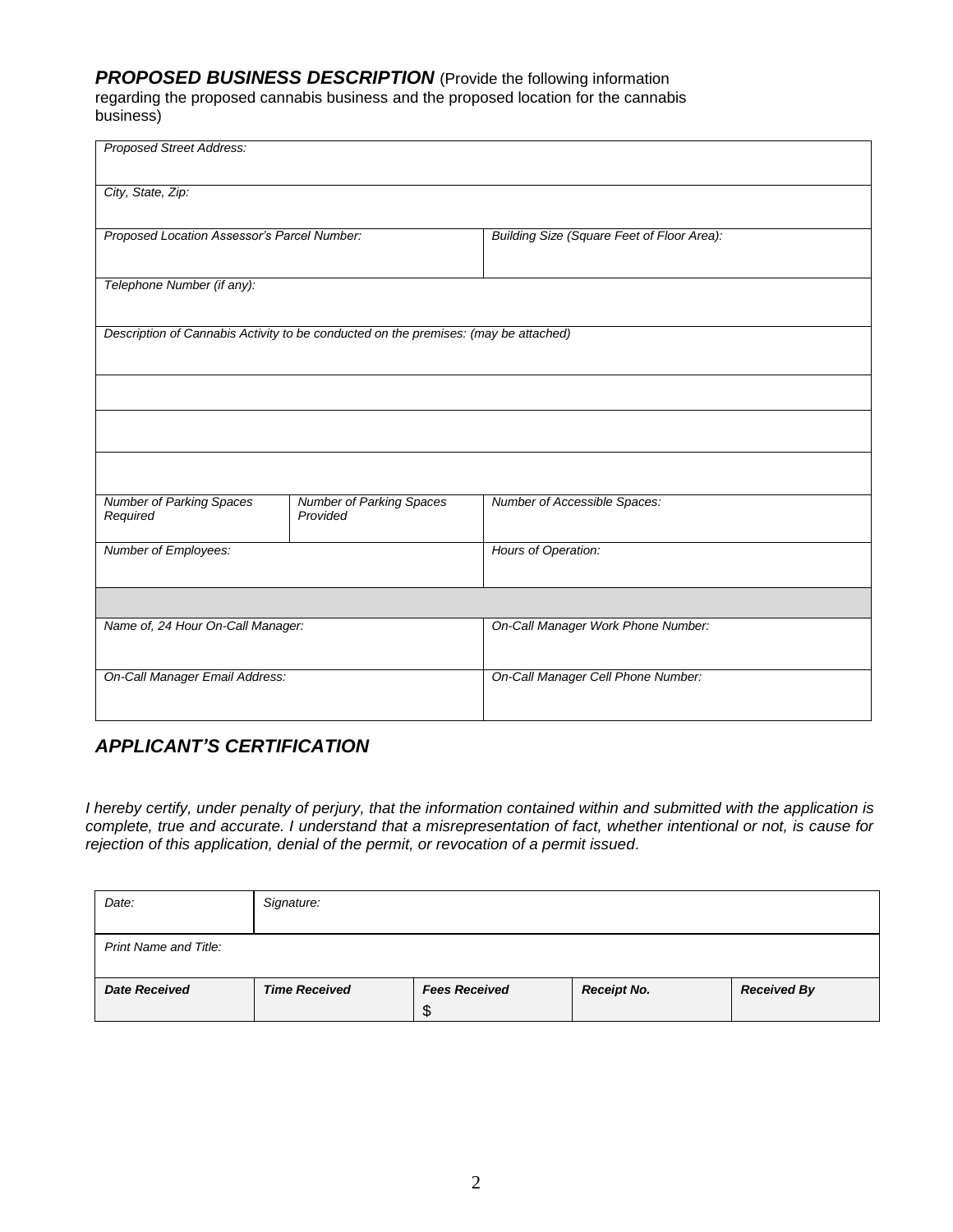

*CITY OF BANNING Community Development Department 99 East Ramsey Street Banning, CA 92220 Tele: (951)922-3125 Fax: (951) 922-3128*

*ADDITIONAL APPLICATION REQUIREMENTS*

**The application shall include the following information and unless otherwise stated below, must be attached to the application as a separate document. All applicants must provide information/documents responsive to 1 through 24. Applicants for cultivation, manufacturing or testing laboratory facilities must also provide information/documents responsive to 25-29.**

Any reference below to a "State licensing authority" means the Bureau of Cannabis Control, Department of Food and Agriculture, or the Department of Public Health.

| <b>Description</b> |                                                                                                                                                                                                                                                                                                                                                                                                                         | Included in the<br><b>Application?</b> |    |
|--------------------|-------------------------------------------------------------------------------------------------------------------------------------------------------------------------------------------------------------------------------------------------------------------------------------------------------------------------------------------------------------------------------------------------------------------------|----------------------------------------|----|
| 1.                 | Payment of the Cannabis Regulatory Permit Application Fee.                                                                                                                                                                                                                                                                                                                                                              | Yes                                    | No |
| 2.                 | Identify the type of cannabis business the applicant seeks to operate in the City, a<br>description of the commercial cannabis activity that will be conducted on the<br>premises, and a general description of the products that will be sold,<br>manufactured, cultivated, or tested on the premises.                                                                                                                 | Yes                                    | No |
| 3.                 | A description of the statutory entity or business form that will serve as the legal<br>structure for the cannabis business; a copy of its formation and organizing<br>documents, including, but not limited to, articles of association, bylaws,<br>partnership agreement, operating agreement, and fictitious business name<br>statement; and the name and address of its agent for purposes of service of<br>process. | Yes                                    | No |
| 4.                 | A list of every fictitious business name the cannabis business is operating under.                                                                                                                                                                                                                                                                                                                                      | Yes                                    | No |
| 5.                 | The legal name of the applicant. (Included in application form, separate<br>attachment is not required)                                                                                                                                                                                                                                                                                                                 | Yes                                    | No |
| 6.                 | The current name and primary and secondary telephone numbers and email<br>addresses of at least one twenty-four (24) hour on-call manager to address and<br>resolve complaints and to respond to operating problems or concerns associated<br>with the cannabis business. (Included in application form, separate attachment is<br>not required).                                                                       | Yes                                    | No |
| 7.                 | If applicable, the business trade name ("DBA") of the cannabis business.                                                                                                                                                                                                                                                                                                                                                | Yes                                    | No |
| 8.                 | A list of the license types and the license numbers issued by any State licensing<br>authority to the applicant, or to any other owner of the cannabis business,<br>including the date the license was issued, the date the license will terminate, and<br>the licensing authority that issued the license.                                                                                                             | Yes                                    | No |
| 9.                 | Identify if the applicant, or any owners of the cannabis business, has been denied<br>a license or had a license suspended or revoked by any State licensing authority.<br>The applicant shall identify the type of license applied for, the name of the<br>licensing authority that denied the application, and the date of denial, suspension<br>or revocation.                                                       | Yes                                    | No |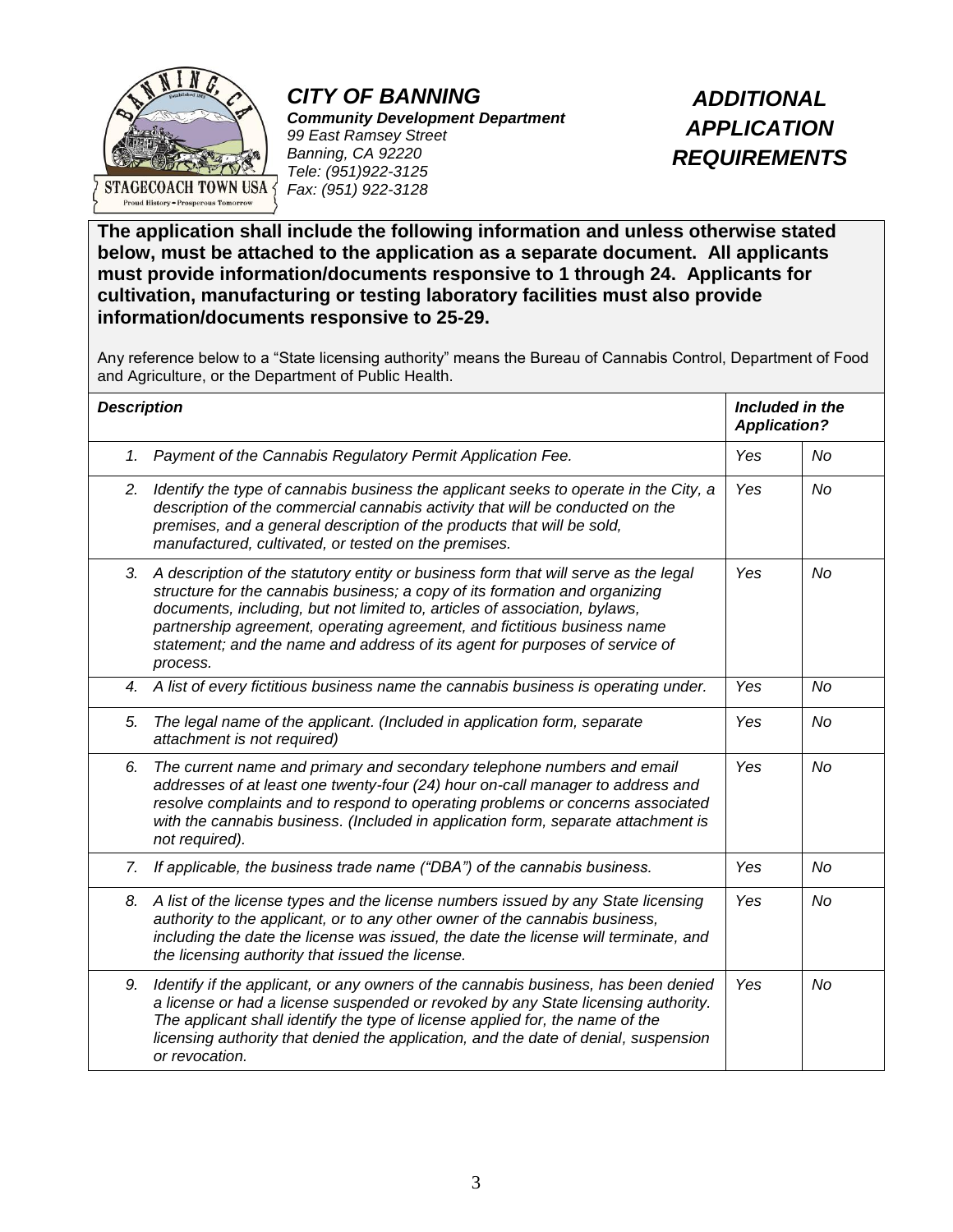

*CITY OF BANNING Community Development Department 99 East Ramsey Street Banning, CA 92220 Tele: (951)922-3125 Fax: (951) 922-3128*

*ADDITIONAL APPLICATION REQUIREMENTS*

|                                                                                      | 10. Premise information - provide the assessor's parcel number, physical address,<br>telephone number and website address and email address of the cannabis<br>business (Included in application form, separate attachment is not required)<br>Note: If the business will be conducted on a lot that is vacant at the time that the<br>application is submitted, the applicant shall amend the application at such time<br>that a physical address and telephone number is issued for the business.                                                                                                                                                                                                                                                                                                                                                                                                                                                                                                                                                                                                                                                                                                                                                                                                                                                                     | Yes | No |
|--------------------------------------------------------------------------------------|-------------------------------------------------------------------------------------------------------------------------------------------------------------------------------------------------------------------------------------------------------------------------------------------------------------------------------------------------------------------------------------------------------------------------------------------------------------------------------------------------------------------------------------------------------------------------------------------------------------------------------------------------------------------------------------------------------------------------------------------------------------------------------------------------------------------------------------------------------------------------------------------------------------------------------------------------------------------------------------------------------------------------------------------------------------------------------------------------------------------------------------------------------------------------------------------------------------------------------------------------------------------------------------------------------------------------------------------------------------------------|-----|----|
|                                                                                      | 11. The cannabis business federal employer identification number. (Included in<br>application form, separate attachment is not required)                                                                                                                                                                                                                                                                                                                                                                                                                                                                                                                                                                                                                                                                                                                                                                                                                                                                                                                                                                                                                                                                                                                                                                                                                                | Yes | No |
| information:<br>a.<br>b.<br>c.<br>d.<br>е.<br>f.<br>g.<br>h.<br>i.<br>j.<br>k.<br>I. | 12. A complete list of every owner of, or person with a financial interest in, the<br>cannabis business. Each individual named on this list shall submit the following<br>Their full name.<br>Their title within the applicant entity, if applicable.<br>Their date of birth and place of birth.<br>Their social security number or individual taxpayer identification number.<br>Their mailing address.<br>Their home, business, or mobile telephone number and email address.<br>Their current employer.<br>Their percentage of ownership interest held in the applicant entity, or<br>other financial interest held in the applicant entity.<br>Whether the individual has an ownership or a financial interest in any<br>other cannabis business licensed by a State licensing authority.<br>A copy of the individual's government-issued identification that includes<br>the name, date of birth, physical description and picture of the owner or<br>person with a financial interest in the cannabis business.<br>A copy of the DOJ and NCIC fingerprint background check for each<br>owner and person with a financial interest in the cannabis business<br>procured through the Banning Police Department.<br>If applicable, a copy of any certificate of rehabilitation issued under Penal<br>Code section 4852.01 or dismissal issued pursuant to Penal Code | Yes | No |
|                                                                                      | section 1203.4 or 1203.41.<br>m. If applicable, a detailed description of any suspension or revocation of a<br>cannabis related license or sanctions for unlicensed or unlawful cannabis<br>activity by a state or local governmental agency against (1) the applicant,<br>or any of its owners or persons with a financial interest in the cannabis<br>business, or (2) any business entity in which the applicant or any of its<br>owners or person with a financial interest in the cannabis business was<br>an owner or officer within the five (5) years immediately preceding the<br>date of the application.<br>n. If applicable, a detailed description of any civil and/or criminal suit and/or<br>judgement relating to unlawful cannabis activity against (1) the applicant<br>or any of its owners or person with a financial interest in the cannabis<br>business, or (2) a business entity in which the applicant or any if its<br>owners or persons with a financial interest in the cannabis business was<br>an owner or officer within the five (5) years immediately preceding the<br>date of the application.                                                                                                                                                                                                                                        |     |    |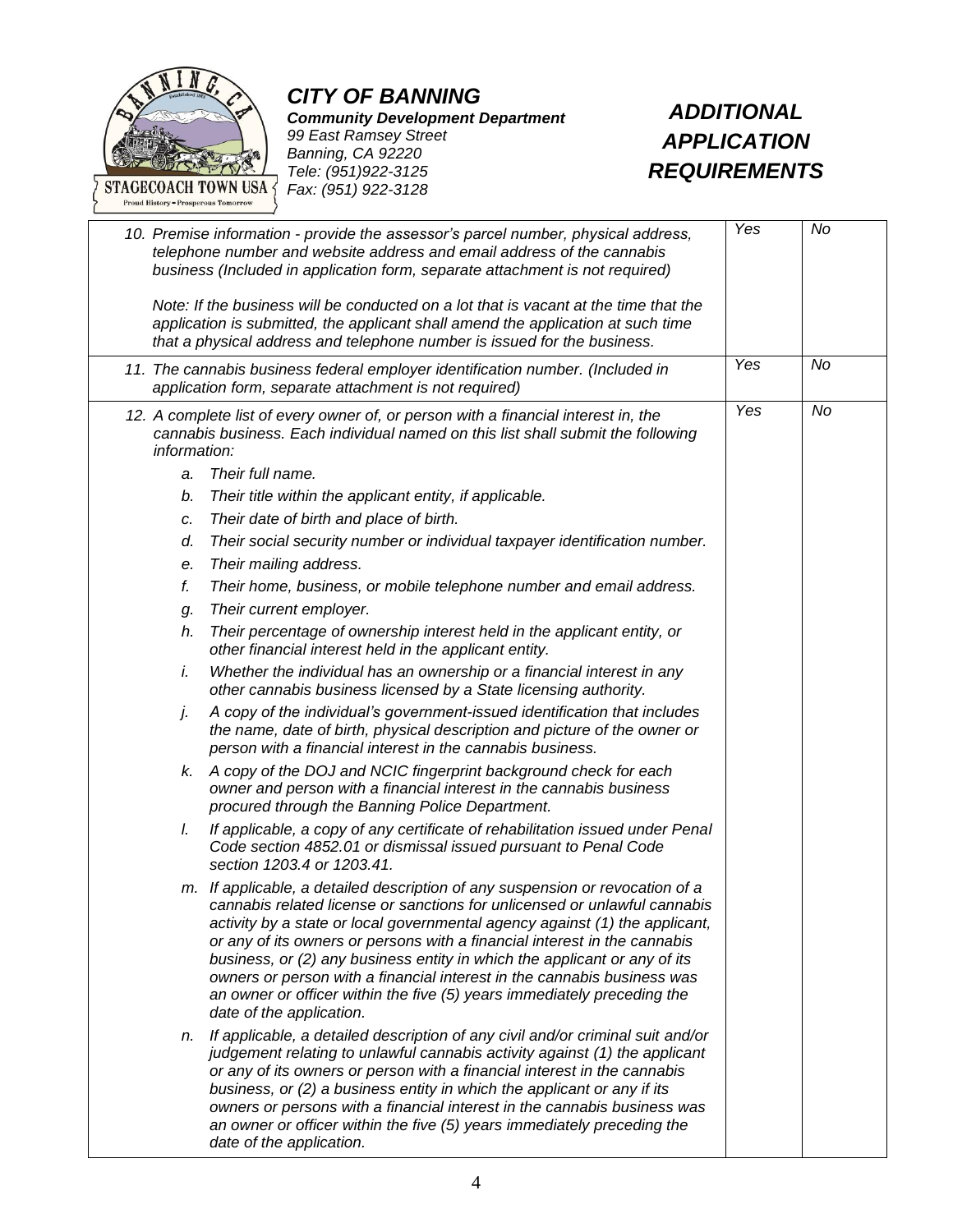

*CITY OF BANNING*

*Community Development Department 99 East Ramsey Street Banning, CA 92220*



| 13. A list of all owners, managers, and employees that are authorized to carry<br>concealed weapons.                                                                                                                                                                                                                                                                                                                                                                                                 | Yes | No        |
|------------------------------------------------------------------------------------------------------------------------------------------------------------------------------------------------------------------------------------------------------------------------------------------------------------------------------------------------------------------------------------------------------------------------------------------------------------------------------------------------------|-----|-----------|
| 14. If the applicant is the landowner upon which the premises is located, a copy of<br>the title or deed to the property.                                                                                                                                                                                                                                                                                                                                                                            | Yes | No        |
| 15. If the applicant does not own the land upon which the cannabis business will be<br>located, a written, notarized statement from the owner of the property where the<br>cannabis business will operate evidencing unqualified consent to the applicant<br>operating a cannabis business on the property including a description of the type<br>of business that will be operated on the property (i.e. cultivation, manufacturing,<br>retailer, testing laboratory) (See attached form - Page 8). | Yes | No        |
| 16. A copy of the following State licensing application to engage in commercial<br>cannabis activity in the City:<br>a. For a cannabis retailer or testing laboratory, a copy of the applicant's<br>application with the Bureau of Cannabis Control.                                                                                                                                                                                                                                                 | Yes | No        |
| b. For a cannabis cultivator, a copy of the applicant's application with the<br>California Department of Food and Agriculture.                                                                                                                                                                                                                                                                                                                                                                       |     |           |
| c. For a cannabis manufacturer, a copy of the applicant's application with<br>the California Department of Public Health.                                                                                                                                                                                                                                                                                                                                                                            |     |           |
| 17. Evidence that the cannabis business will be compliant with the location<br>restrictions set forth in Business and Professions Code section 26054 (b) and the<br>zoning restrictions set forth in Title 17 of the Banning Municipal Code.                                                                                                                                                                                                                                                         | Yes | No        |
| 18. The physical address of any other premises owned or operated by the applicant,<br>or any other owner of the cannabis business, and a brief summary of the<br>business operations at each premises.                                                                                                                                                                                                                                                                                               | Yes | No        |
| 19. A premises diagram which meets the requirements set forth in section 5006 of<br>Title 16 of the California Code of Regulations, as the same may be amended<br>from time to time.                                                                                                                                                                                                                                                                                                                 | Yes | No        |
| 20. The proposed hours of operation.                                                                                                                                                                                                                                                                                                                                                                                                                                                                 | Yes | No        |
| 21. Signed Authorization and Consent form (See attached form - Page 9).                                                                                                                                                                                                                                                                                                                                                                                                                              | Yes | No        |
| 22. Signed Hold Harmless Agreement (See attached form - Page 9).                                                                                                                                                                                                                                                                                                                                                                                                                                     | Yes | No        |
| 23. Signed Applicant's certification (See application form - Page 2).                                                                                                                                                                                                                                                                                                                                                                                                                                | Yes | <b>No</b> |
| 24. Copy of DOJ and NCIC fingerprint background check for each owner and person<br>with a financial interest in the cannabis business procured through the Banning<br><b>Police Department</b>                                                                                                                                                                                                                                                                                                       | Yes | No        |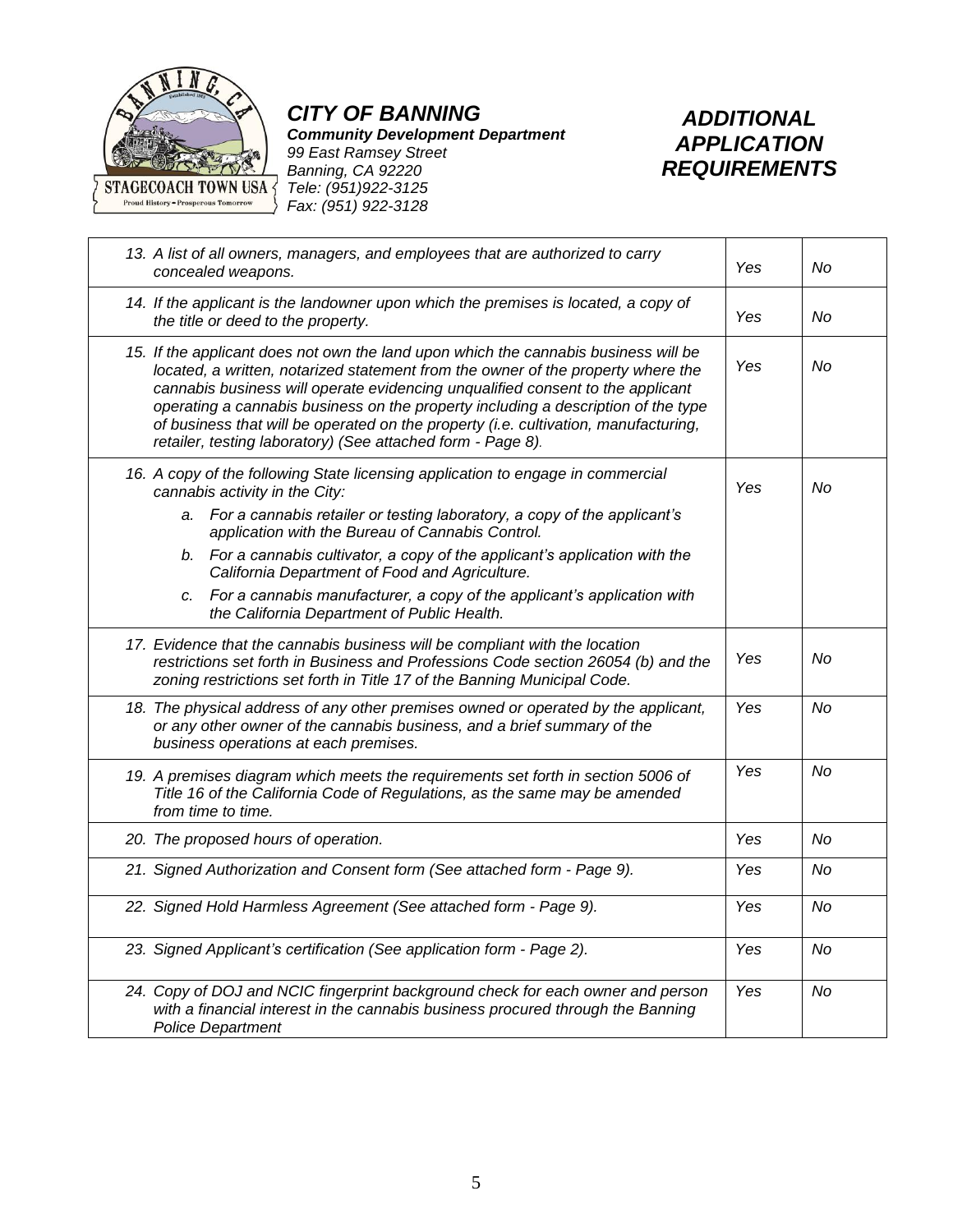

### *CITY OF BANNING*

*Community Development Department*

*99 East Ramsey Street Banning, CA 92220 Tele: (951)922-3125 Fax: (951) 922-3128*

*ADDITIONAL APPLICATION REQUIREMENTS FOR CULTIVATION, MANUFACTURING, AND TESTING LABORATORY FACILITIES ONLY*

| 25. A detailed security plan outlining the measures that will be taken to ensure the<br>safety of persons and property on the premises of the cannabis business. The<br>security plan must be prepared by a licensed security company or individual<br>licensed by the state. The license number shall be on the face of the security                                                                                                                                                                        | Yes        | No |
|--------------------------------------------------------------------------------------------------------------------------------------------------------------------------------------------------------------------------------------------------------------------------------------------------------------------------------------------------------------------------------------------------------------------------------------------------------------------------------------------------------------|------------|----|
| 26. A detailed plan describing the air treatment system, or other methods which will<br>be implemented to completely prevent odors generated from cannabis from being<br>detected outside the buildings on the cannabis business site.                                                                                                                                                                                                                                                                       | Yes        | No |
| 27. For cannabis cultivation facilities, a site plan and floor plan prepared by a<br>registered civil engineer clearly identifying that the proposed canopy space is a<br>minimum of 10,001 square feet in size, and a maximum of 22,000 square feet in<br>size, and that the cultivation activities will occur indoors only.                                                                                                                                                                                | <b>Yes</b> | No |
| 28. For cannabis manufacturing facilities, a detailed description of the manufacturing<br>activity that will be conducted on the premises including the type of activity that<br>will be conducted (extraction, infusion, packaging, labeling), a description of the<br>extraction and/or infusion methods, and the types of products that will be<br>manufactured, packaged and labeled. The description must include a statement<br>that volatile solvents will not be used by the manufacturing facility. | Yes        | No |
| 29. For cannabis laboratory testing facilities, proof of ISO/IEC 17025 accreditation by<br>an accrediting body that is independent from all other persons involved in<br>commercial cannabis activity in the State.                                                                                                                                                                                                                                                                                          | Yes        | No |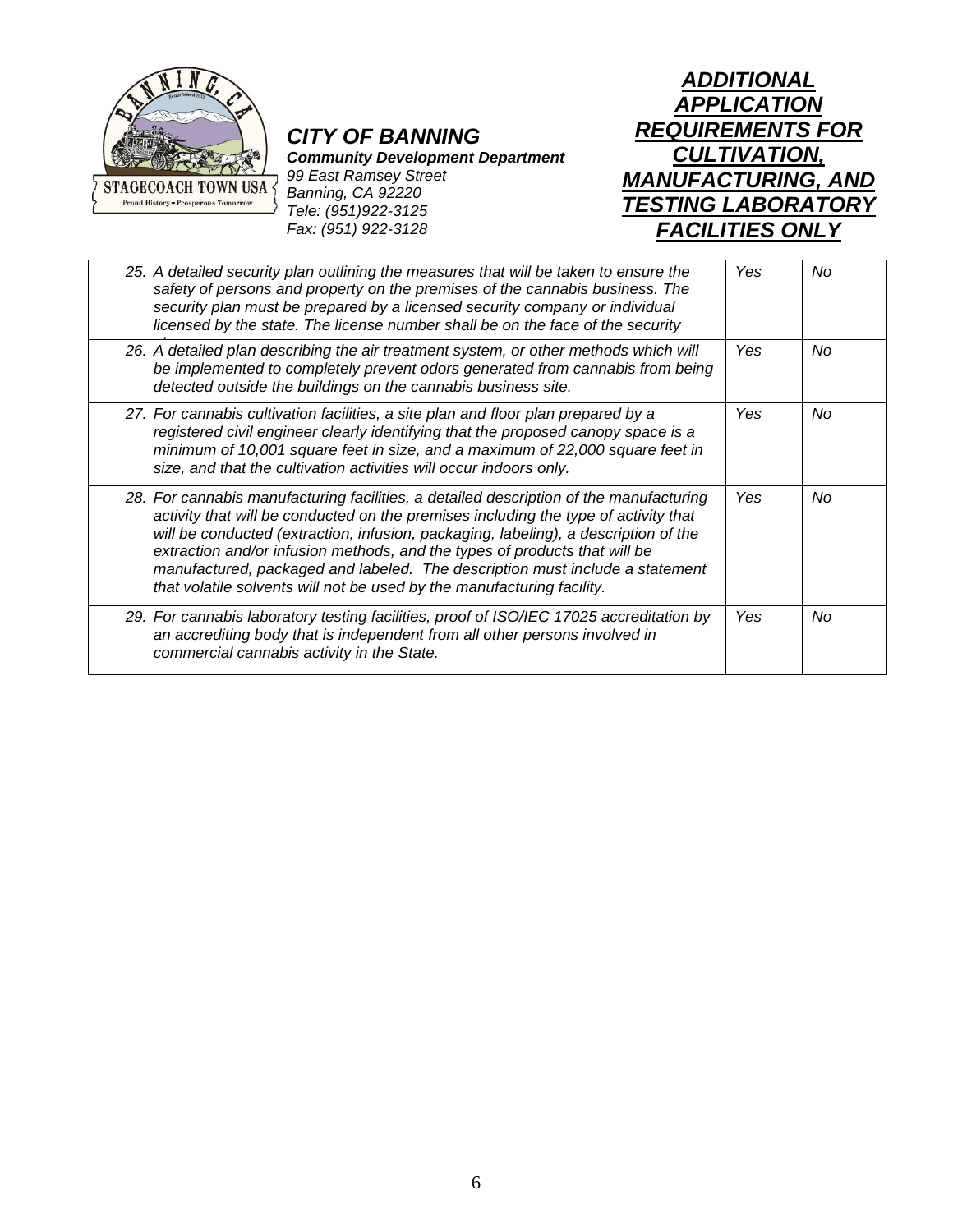## **Property Owner Letter of Authorization**

APPLICATION FOR CANNABIS REGULATORY PERMIT

**TO:** *Community Development Department City of Banning P.O. Box 998 Banning, CA 92220*

**RE:**

#### **Property Address:**

**Assessor's Parcel Number(s):** 

I/We, the owner(s) of the above described real property, authorize erated at <u>electronic</u> control.

to operate a cannabis business that will include

 $\Box$  on the property identified above. Further, I/We, the owner(s) agree(s) to notify the City of Banning immediately should this authorization be revoked for any reason.

The undersigned hereby certifies to being the fee owner(s) of the property described herein; that to the best of my/our knowledge the information contained within this authorization is true and correct.

| Date $\overline{\phantom{a}}$                                                                                                                                                                                                  | (Signature)                                                                                               |                     |
|--------------------------------------------------------------------------------------------------------------------------------------------------------------------------------------------------------------------------------|-----------------------------------------------------------------------------------------------------------|---------------------|
| Address<br><u> 1980 - John Stein, maritan besteht fan de Amerikaanske kommunister fan de Amerikaanske kommunister fan de Am</u>                                                                                                | (Print name)                                                                                              |                     |
|                                                                                                                                                                                                                                | (Phone Number)                                                                                            |                     |
| State of the state of the state of the state of the state of the state of the state of the state of the state of the state of the state of the state of the state of the state of the state of the state of the state of the s | (email address)                                                                                           |                     |
| County of                                                                                                                                                                                                                      |                                                                                                           |                     |
| On the contract of the contract of the contract of the contract of the contract of the contract of the contract of the contract of the contract of the contract of the contract of the contract of the contract of the contrac | (Name and title of officer)<br>Who proved to me on the basis of satisfactory evidence to be the person(s) | personally appeared |

whose name(s) is/are subscribed to the within instrument and acknowledged to me that he/she/they executed the same in his/her/ their authorized capacity(ies), and that by his/her/their signature(s) on the instrument the person(s), or the entity upon behalf of which the person(s) acted, executed this instrument.

I certify under PENALTY OF PERJURY under the laws of the State of California that the foregoing paragraph is true and correct.

WITNESS my hand and official seal.

Signature

(Notary seal)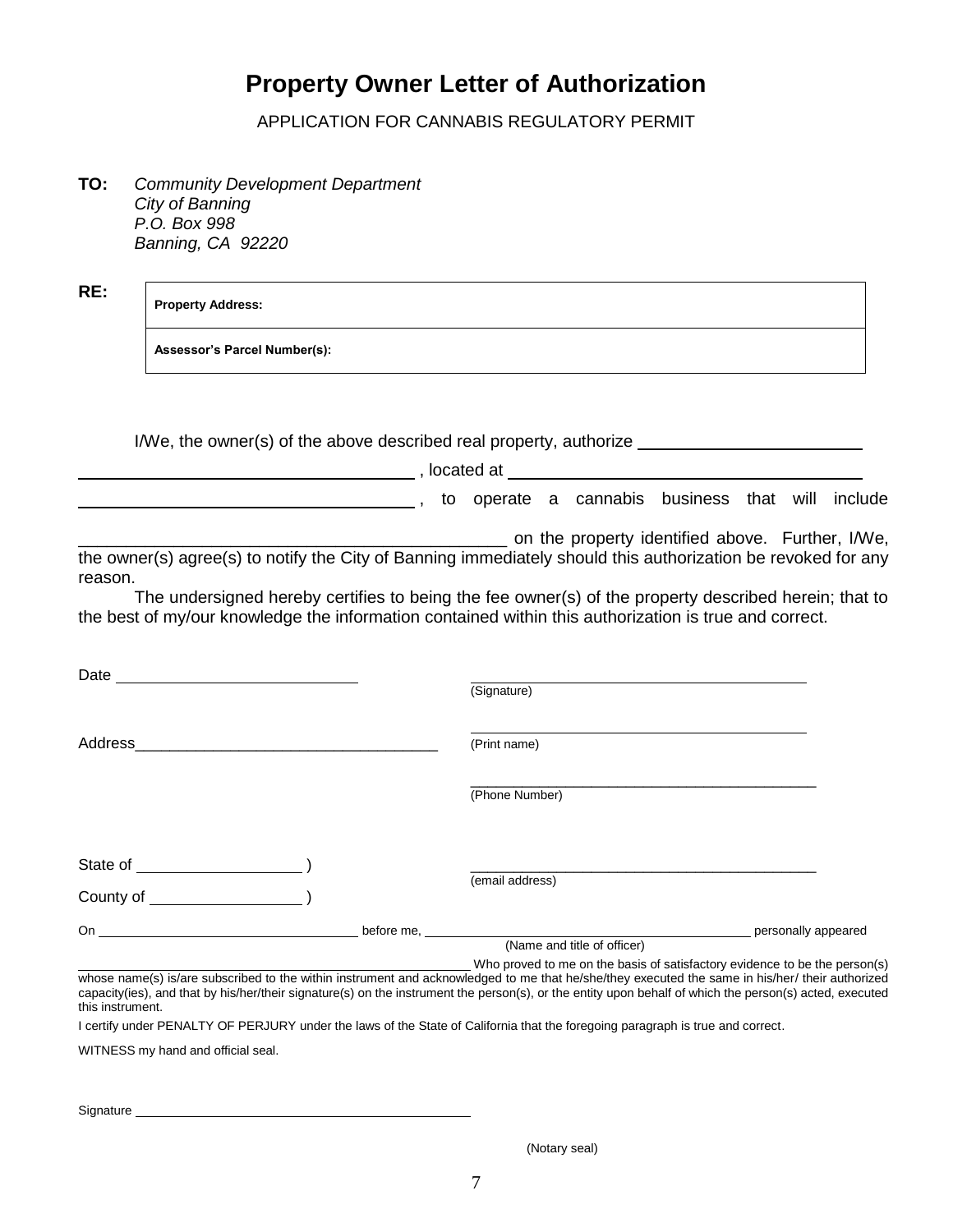# **Authorization and Consent Form**

APPLICATION FOR CANNABIS REGULATORY PERMIT

**TO:** *Community Development Department City of Banning P.O. Box 998 Banning, CA 92220*

| Applicant:                          |
|-------------------------------------|
| <b>Property Address:</b>            |
| <b>Assessor's Parcel Number(s):</b> |

I/We, the applicant(s)/owner(s) of the attached Cannabis Regulatory Permit Application, authorize City of Banning Staff and Police Department to seek verification of the information contained within the application for a Cannabis Regulatory Permit.

| Date                               |            |                                                                                                                                                                                                                                                                                                                                                                                          |                     |
|------------------------------------|------------|------------------------------------------------------------------------------------------------------------------------------------------------------------------------------------------------------------------------------------------------------------------------------------------------------------------------------------------------------------------------------------------|---------------------|
|                                    |            | (Signature)                                                                                                                                                                                                                                                                                                                                                                              |                     |
|                                    |            |                                                                                                                                                                                                                                                                                                                                                                                          |                     |
|                                    |            | (Print name)                                                                                                                                                                                                                                                                                                                                                                             |                     |
|                                    |            |                                                                                                                                                                                                                                                                                                                                                                                          |                     |
|                                    |            |                                                                                                                                                                                                                                                                                                                                                                                          |                     |
| State of _                         |            |                                                                                                                                                                                                                                                                                                                                                                                          |                     |
|                                    | SS.        |                                                                                                                                                                                                                                                                                                                                                                                          |                     |
| County of                          |            |                                                                                                                                                                                                                                                                                                                                                                                          |                     |
| On                                 | before me. |                                                                                                                                                                                                                                                                                                                                                                                          | personally appeared |
|                                    |            | (Name and title of officer)                                                                                                                                                                                                                                                                                                                                                              |                     |
| this instrument.                   |            | Who proved to me on the basis of satisfactory evidence to be the person(s)<br>whose name(s) is/are subscribed to the within instrument and acknowledged to me that he/she/they executed the same in his/her/ their authorized<br>capacity(ies), and that by his/her/their signature(s) on the instrument the person(s), or the entity upon behalf of which the person(s) acted, executed |                     |
|                                    |            | I certify under PENALTY OF PERJURY under the laws of the State of California that the foregoing paragraph is true and correct.                                                                                                                                                                                                                                                           |                     |
| WITNESS my hand and official seal. |            |                                                                                                                                                                                                                                                                                                                                                                                          |                     |

Signature

(Notary seal)